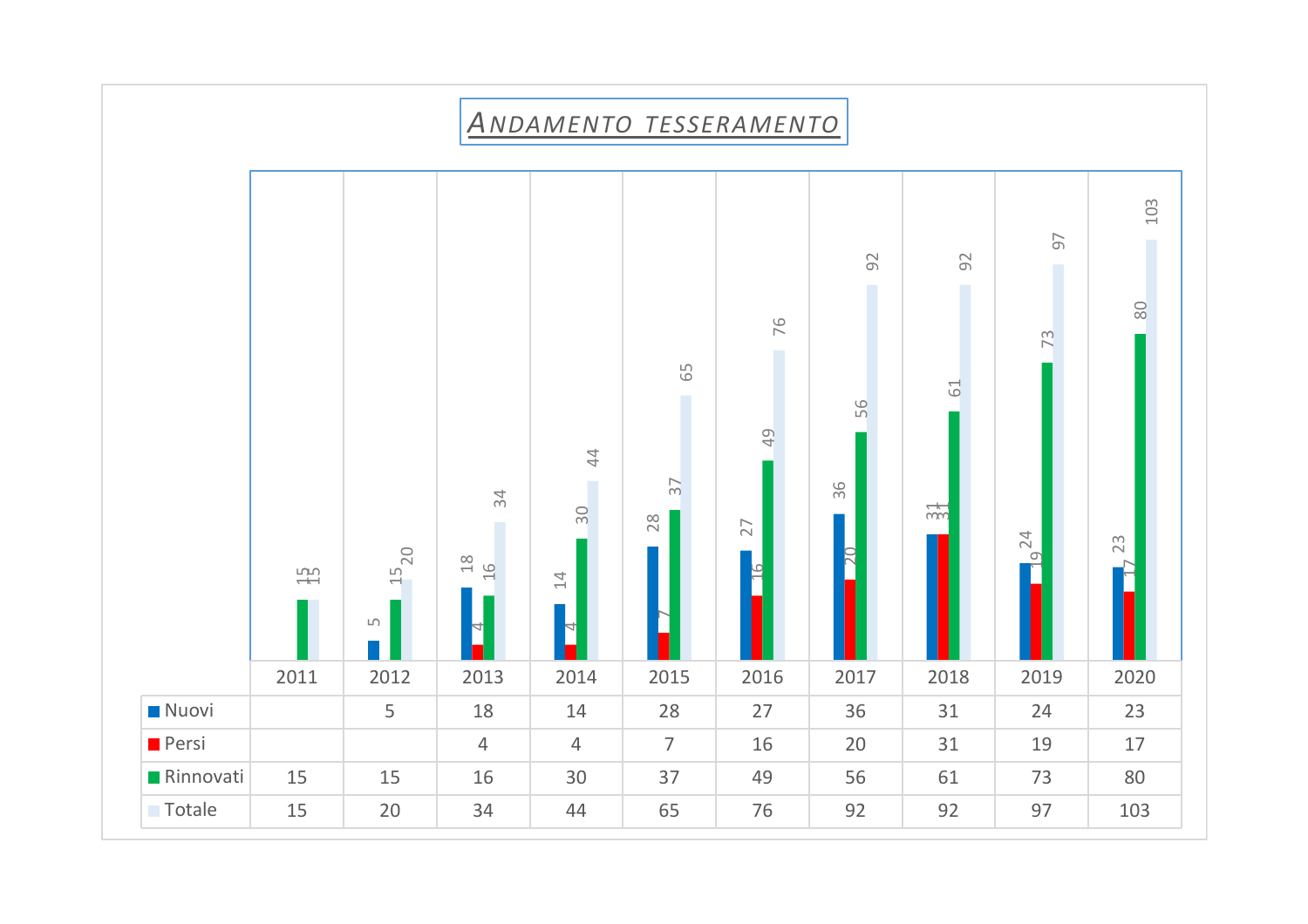## *<sup>S</sup>UDDIVISIONE ISCRITTI PER SESSO*

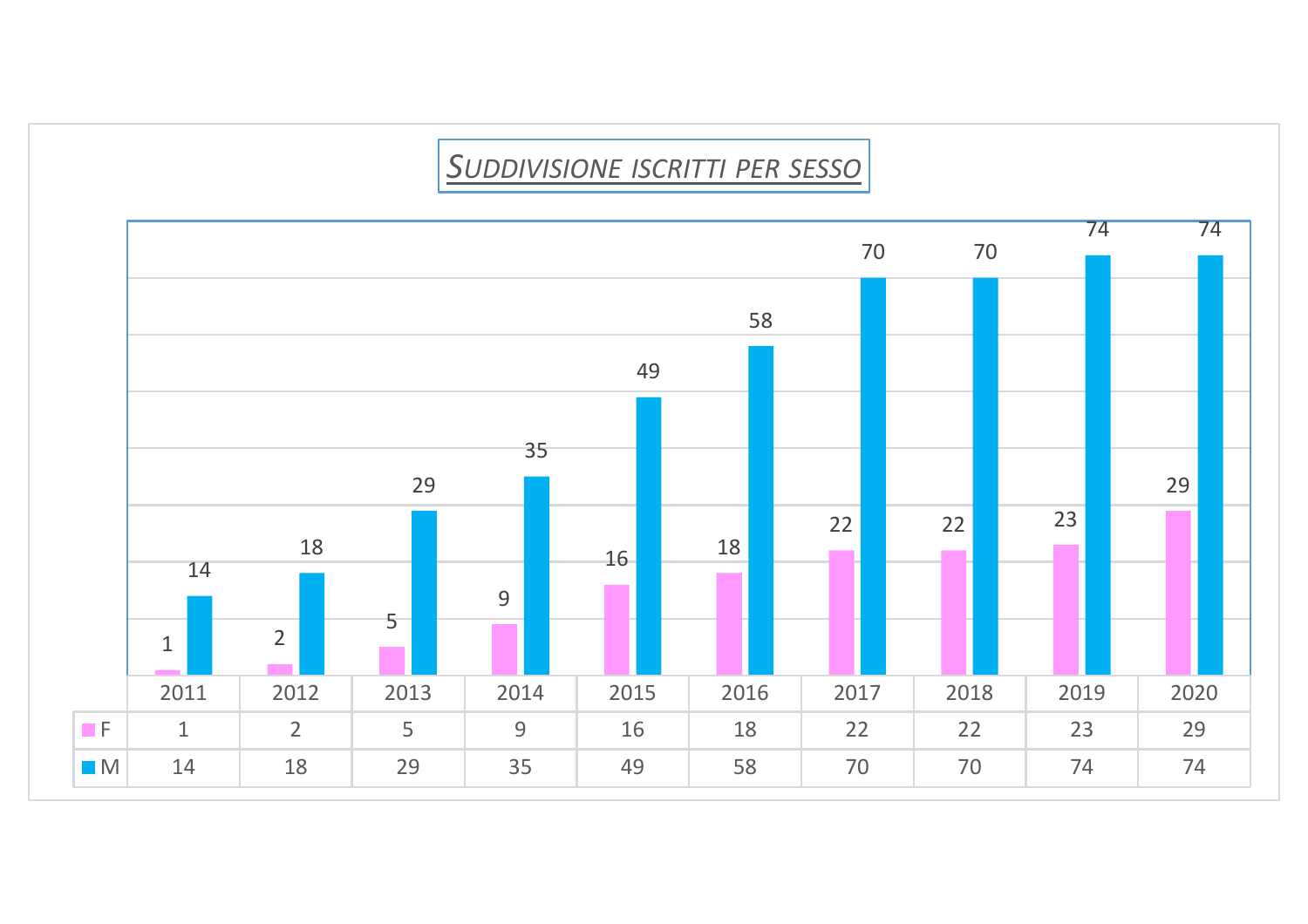